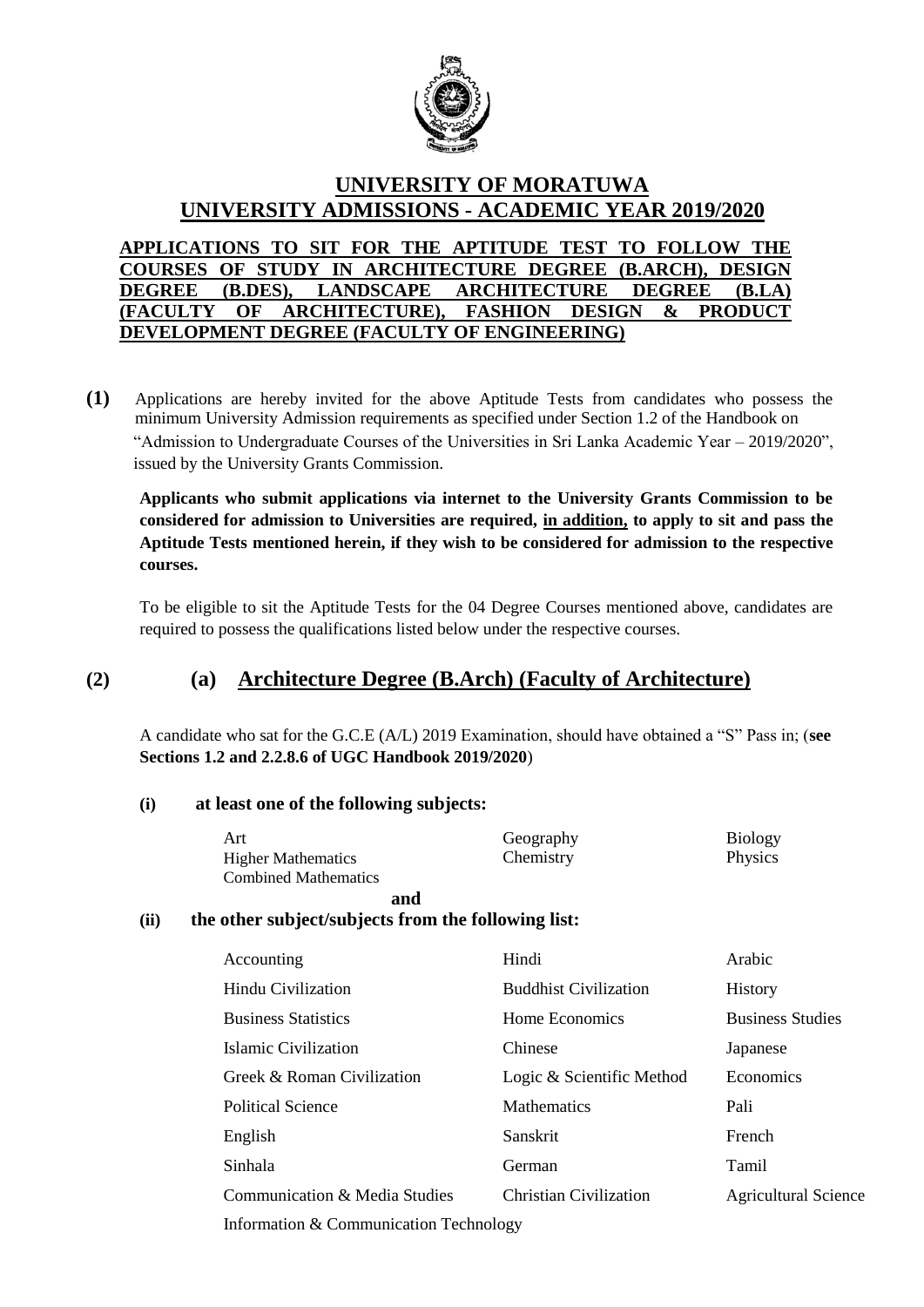#### **Note 1**

The candidates possessing passes in any three subjects listed under **(i)** above, are also eligible to apply for the Aptitude Test mentioned above.

#### **In addition, candidates must fulfill the following requirements;**

- **(a) At least an Ordinary Pass (S) in English** at the G.C.E (O/L) Examination.
- **(b) At least a Credit Pass (C) in Mathematics** at the G.C.E (O/L) Examination or an **Ordinary Pass (S) in Mathematics** at the G.C.E (A/L) Examination.

# **(b) Design Degree (B. Des) (Faculty of Architecture)**

A candidate who sat for the G.C.E (A/L) 2019 Examination should have obtained at least "S" Grades in any three subjects at G.C.E (A/L) Examination (**See Sections 1.2 and 2.2.8.9 of UGC Handbook 2019/2020**).

**In addition, candidates must fulfill the following requirements;**

- **(a) At least an Ordinary Pass (S) in English** at the G.C.E (O/L) Examination.
- **(b) At least a Credit Pass (C) in Mathematics** at the G.C.E (O/L) Examination or an **Ordinary Pass (S) in Mathematics** at the G.C.E (A/L) Examination.
- **(c) At least a Credit Pass (C) in Science** at the G.C.E (O/L) Examination.

# **(c) Landscape Architecture Degree(B.LA) (Faculty of Architecture)**

A candidate who sat for the G.C.E (A/L) 2019 Examination, should have obtained at least a "S" Pass in; (**see Sections 1.2 and 2.2.8.8 of UGC Hand Book 2019/2020**)

#### **(i) at least one of the following subjects:**

| Art                         | Geography                   | <b>Biology</b> |
|-----------------------------|-----------------------------|----------------|
| <b>Higher Mathematics</b>   | Chemistry                   | <b>Physics</b> |
| <b>Combined Mathematics</b> | <b>Agricultural Science</b> |                |

**and**

### **(ii) the other subject/subjects from the following list:**

| Accounting                       | Hindi                        | Arabic                  |
|----------------------------------|------------------------------|-------------------------|
| Hindu Civilization               | <b>Buddhist Civilization</b> | <b>History</b>          |
| <b>Business Statistics</b>       | Home Economics               | <b>Business Studies</b> |
| Islamic Civilization             | Chinese                      | Japanese                |
| Greek & Roman Civilization       | Logic & Scientific Method    | Economics               |
| Political Science                | <b>Mathematics</b>           | Pali                    |
| English                          | Sanskrit                     | French                  |
| Sinhala                          | German                       | Tamil                   |
| Communication $\&$ Media Studies | Christian Civilization       |                         |
|                                  |                              |                         |

Information & Communication Technology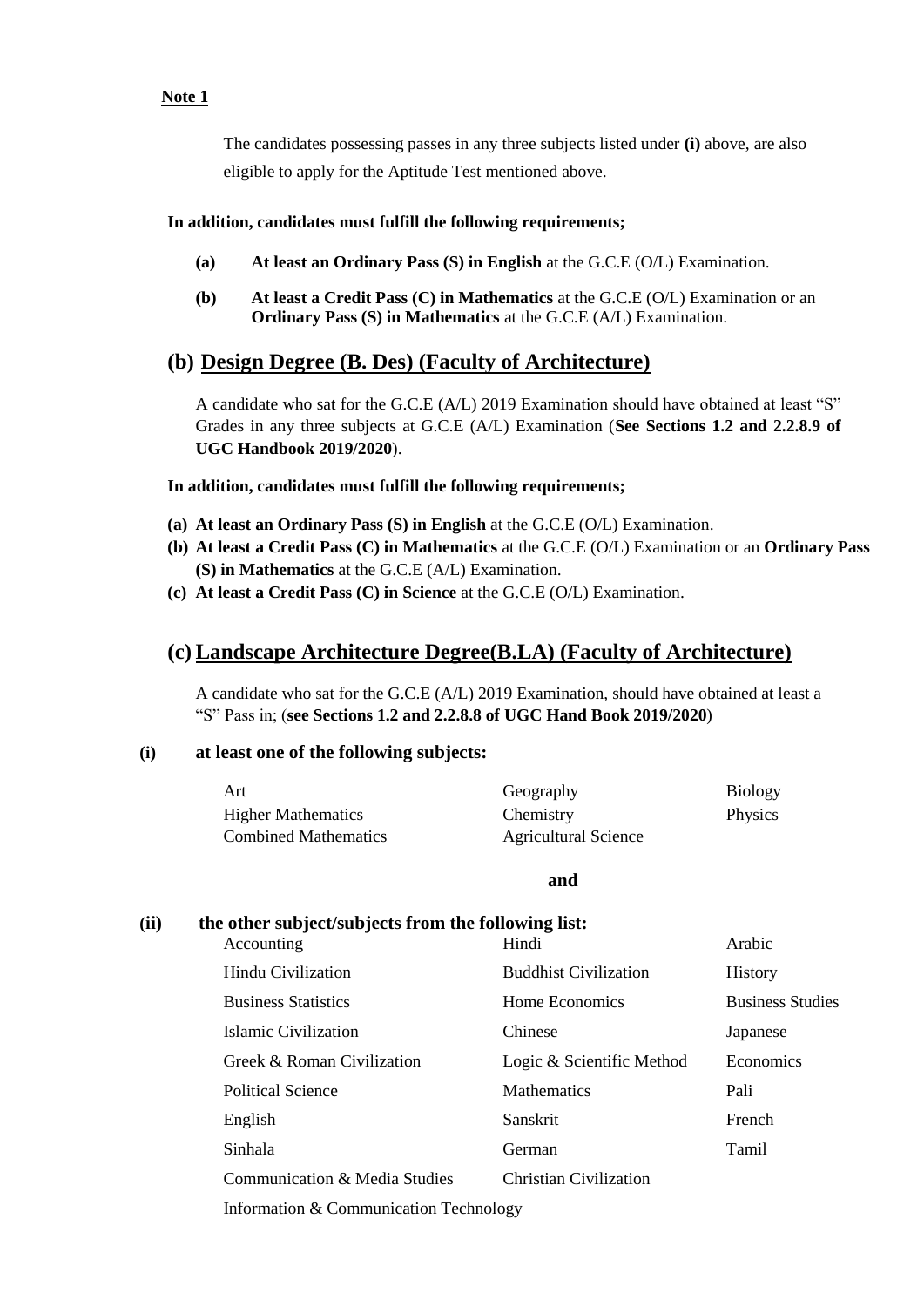#### **Note 2**

The candidates possessing passes in any three subjects listed under **(i)** above, are also eligible to apply for the Aptitude Test mentioned above.

#### **In addition, candidates must fulfill the following requirements;**

- **(a) At least an Ordinary Pass (S) in English** at the G.C.E(O/L) Examination.
- **(b) At least a Credit pass (C) in Mathematics** at the G.C.E(O/L) Examination or an **Ordinary Pass (S) in Mathematics** at the G.C.E (A/L) Examination

# **(d) Fashion Design & Product Development Degree(Faculty of Engineering)**

A candidate who sat for the G.C.E (A/L) 2019 Examination should have obtained at least "S" Grades in any three subjects at G.C.E (A/L) Examination. (**see Sections 1.2 and 2.2.8.7 of UGC Hand Book 2019/2020**)

**In addition, candidates must fulfill the following requirements;**

**(d) At least a Credit Pass (C) in English, Mathematics and Science** at the G.C.E. (O/L) Examination.

## **(3) DATES OF THE EXAMINATIONS**

The Aptitude Test for the courses of **Architecture (B. Arch), Landscape Architecture (B.LA) and Design (B. Des) will be held on 16.05.2020 and Fashion Design & Product Development will be held on 17.05.2020.**

### **(4) SUBMISSION OF APPLICATIONS**

 **Candidates are required to fill the online application available in the University of Moratuwa Website http://www.uom.lk The application which is downloaded should be sent under registered post along with the payment slip and certified copies of results sheets**.

Application should accompany a paying in voucher obtained from any Branch of the Bank of Ceylon drawn in favor of the "Vice-Chancellor, University of Moratuwa" **Account No. 306836 (Katubedda Branch). Examination fee for one programme is Rs 600/-.** (Eg:- It is required to attach paying voucher with Rs.600/-, if you wish to apply for one programme, Rs.1200/- for two programmes, Rs.1800/- for three programmes & Rs.2400/- for four programmes). **Cheques & Postal/Money Orders will not be accepted**. **Certified copies of** G.C.E (O/L) and (A/L) certificates as applicable and a certificate indicating the result of the common general paper, **by the Principal or a Justice of Peace** should be sent along with the application. The official stamp of the certifying officer should be placed on each certified copy. If a candidate submits a certificate of G.C.E (A/L) obtained from the Website, the name of the applicant should be mentioned and certified by the Principal. **Original Certificates should not be sent.** Candidates are required to send **a self addressed stamped envelope (Rs. 55/= worth)** 10 ½ x 22 ½ cm in size **(9x4 inch**) along with the application form. The **correct postal address** of the candidate should be written as this envelope will be used to post the admission card for the Aptitude Tests, to the applicants.